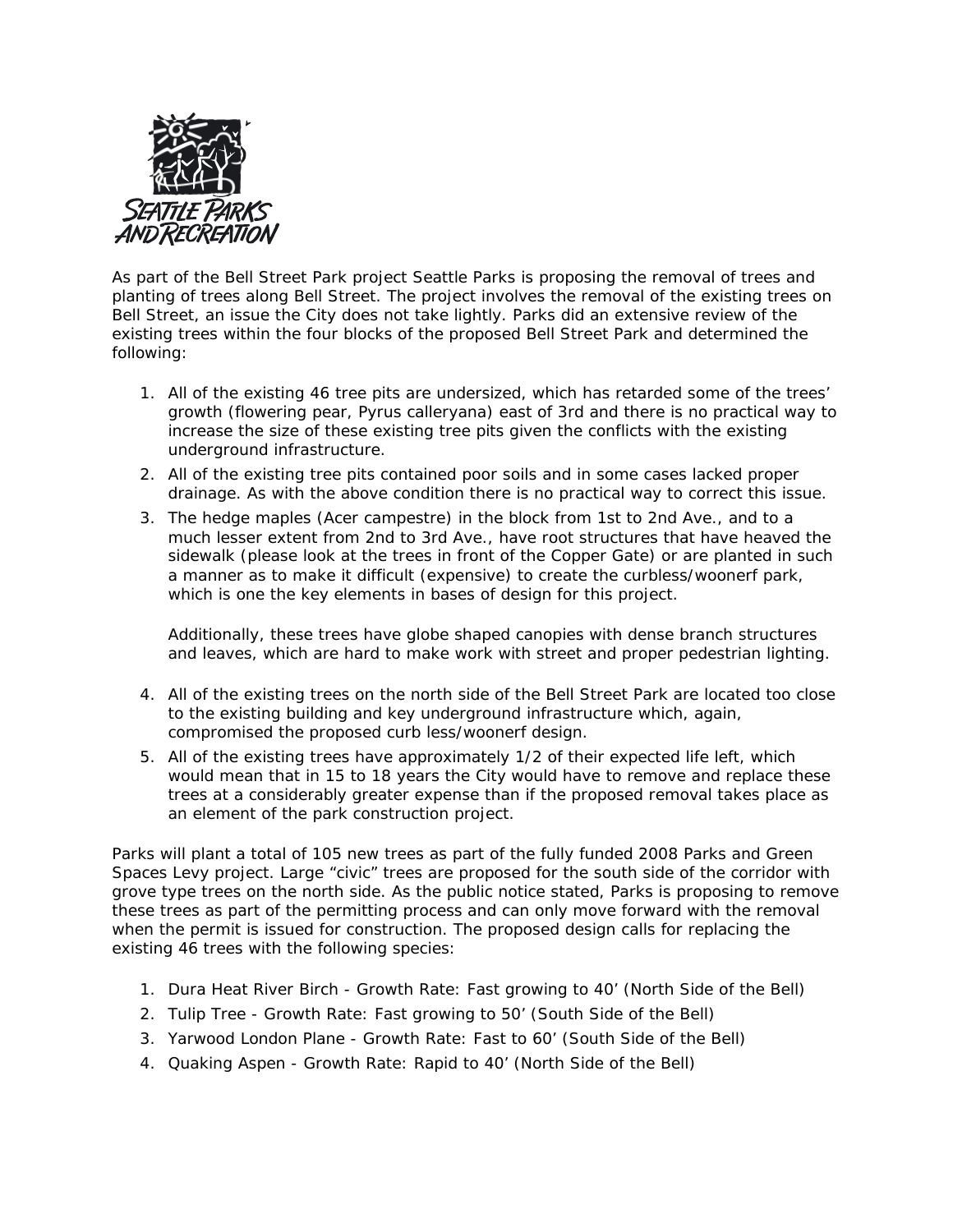An element of the tree replacement plan is Parks staff and the project design team will be developing a long-term tree management plan covering maintenance, pruning and replacement of the trees over the next 30 years for the Bell Street corridor.

A comment period was open for this project from April 27, 2011 to May 11, 2011. Thank you to all of those who commented.

**The following five pages contain the Planting Plan drawings.**

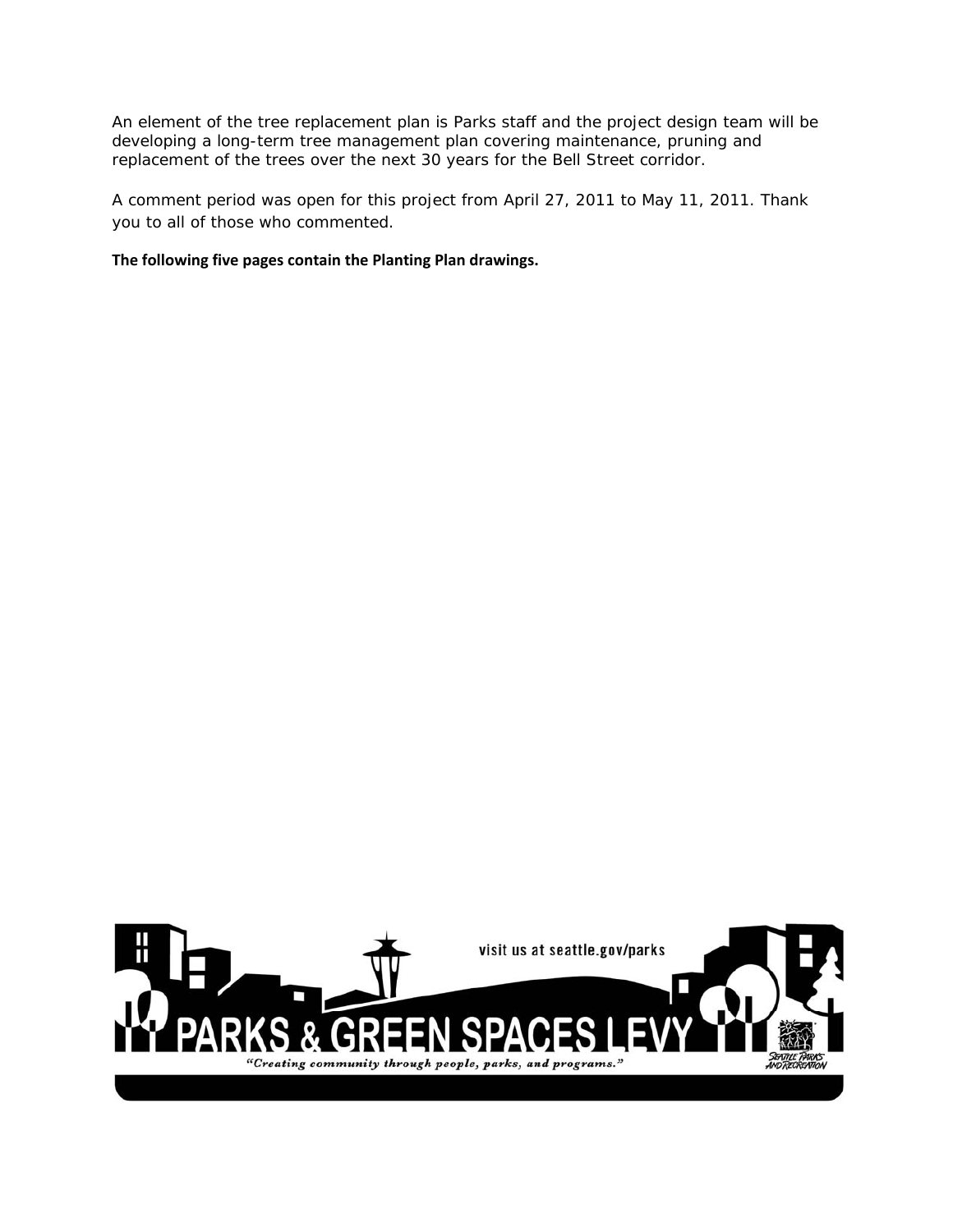|                                                                                                                  | PLANT SCHEDULE                                                  |                                                |                                       |                                   | DT=DROUGHT TOLERANT, NWN=NORTHWEST NATIVE OR CULTIVAR, EG=EVERGREEN (SEG=SEMI-EVERGREEN), <2'HT, = LESS THAN 2' HEIGHT                                                                                                                          |                                                   |                                               |                            |                                                              |                   |
|------------------------------------------------------------------------------------------------------------------|-----------------------------------------------------------------|------------------------------------------------|---------------------------------------|-----------------------------------|-------------------------------------------------------------------------------------------------------------------------------------------------------------------------------------------------------------------------------------------------|---------------------------------------------------|-----------------------------------------------|----------------------------|--------------------------------------------------------------|-------------------|
|                                                                                                                  | <b>SYMBOL</b>                                                   |                                                |                                       |                                   | DT NWN EG <2' HT. BOTANICAL NAME                                                                                                                                                                                                                | <b>COMMON NAME</b>                                | SIZE/ SPACING                                 | QTY. DETAIL                | <b>COMMENTS</b>                                              |                   |
|                                                                                                                  |                                                                 |                                                |                                       |                                   |                                                                                                                                                                                                                                                 |                                                   |                                               |                            |                                                              |                   |
|                                                                                                                  | <b>TREES</b>                                                    |                                                |                                       |                                   |                                                                                                                                                                                                                                                 |                                                   |                                               |                            |                                                              |                   |
|                                                                                                                  |                                                                 |                                                |                                       |                                   |                                                                                                                                                                                                                                                 |                                                   |                                               |                            |                                                              |                   |
|                                                                                                                  |                                                                 |                                                |                                       |                                   |                                                                                                                                                                                                                                                 |                                                   |                                               |                            | B&B MULTI-STEM; MIN. 3 STEMS FROM                            |                   |
|                                                                                                                  |                                                                 |                                                |                                       |                                   | BETULA NIGRA "DURA HEAT"                                                                                                                                                                                                                        | DURA HEAT RIVER BIRCH                             | 8'-10' HT./ AS SHOWN                          | 4/12.10                    | ROOTBALL                                                     |                   |
|                                                                                                                  |                                                                 |                                                |                                       |                                   |                                                                                                                                                                                                                                                 |                                                   |                                               |                            | B&B MATCHING SET; BRANCHING AT                               |                   |
|                                                                                                                  | $\oplus$                                                        |                                                |                                       |                                   | LIRIODENDRON TULIPIFERA                                                                                                                                                                                                                         | TULIP TREE                                        | 4" TO 5" CALIPER                              | 4/12.10                    | 5'-6" FROM GROUND                                            |                   |
|                                                                                                                  |                                                                 | $^{+}$                                         |                                       |                                   | PLATANUS X ACERIFOLIA 'YARWOOD'                                                                                                                                                                                                                 | YARWOOD LONDON PLANE TREE                         | 4" TO 5" CALIPER                              | 4/12.10                    | B&B MATCHING SET; BRANCHING AT                               |                   |
|                                                                                                                  |                                                                 |                                                |                                       |                                   |                                                                                                                                                                                                                                                 |                                                   |                                               |                            | 5'-6" FROM GROUND                                            |                   |
|                                                                                                                  | $\frac{a_{\alpha}}{a}$                                          |                                                | NWN                                   |                                   | POPULUS TREMULOIDES                                                                                                                                                                                                                             | QUAKING ASPEN                                     | 8'-10' HT./ AS SHOWN                          | 4/12.10                    | B&B MULTI-STEM; MIN. 3 STEMS FROM                            |                   |
|                                                                                                                  |                                                                 |                                                |                                       |                                   |                                                                                                                                                                                                                                                 |                                                   |                                               |                            | ROOTBALL                                                     |                   |
|                                                                                                                  |                                                                 |                                                |                                       |                                   |                                                                                                                                                                                                                                                 |                                                   |                                               |                            |                                                              |                   |
|                                                                                                                  |                                                                 | <b>UNDERSTORY</b>                              |                                       |                                   |                                                                                                                                                                                                                                                 |                                                   |                                               |                            |                                                              |                   |
|                                                                                                                  |                                                                 | PLANT MIX 1                                    |                                       |                                   |                                                                                                                                                                                                                                                 |                                                   |                                               |                            |                                                              |                   |
|                                                                                                                  |                                                                 |                                                | DT                                    |                                   | MOLINIA CAERULEA SSP. CAERULEA 'HEIDEBRAUT' PURPLE MOOR GRASS                                                                                                                                                                                   |                                                   | 4" POT/ 18" O.C.                              | 3 & 5/L2.10                |                                                              |                   |
|                                                                                                                  |                                                                 |                                                | DT                                    |                                   | ECHINOPS RITRO 'VEITCH'S BLUE'                                                                                                                                                                                                                  | <b>GLOBE THISTLE</b>                              | 1 GAL/ 18" O.C.                               | 3 & 5/L2.10                |                                                              |                   |
|                                                                                                                  |                                                                 |                                                |                                       | EG                                | LONICERA PILEATA                                                                                                                                                                                                                                | BOX-LEAF HONEYSUCKLE                              | 5 GAL/ 4' O.C.                                | 2/12.10                    |                                                              |                   |
|                                                                                                                  |                                                                 |                                                | <b>DT</b>                             | $<2'$ HT.                         | ACHILLEA MILLEFOLIUM 'FIRELAND'                                                                                                                                                                                                                 | FIRELAND YARROW                                   | 1 GAL/ 15" O.C.                               | 3 & 5/L2.10                |                                                              |                   |
|                                                                                                                  |                                                                 |                                                | DT                                    | EG<br><2' HT.                     | EUPHORBIA AMYGDALOIDES VAR. ROBBIAE                                                                                                                                                                                                             | MRS. ROBB'S BONNET SPURGE                         | 1 GAL/ 24" O.C.                               | 3 & 5/L2.10                |                                                              |                   |
|                                                                                                                  |                                                                 |                                                |                                       | $<2'$ HT.                         | GALANTHUS ELWESII                                                                                                                                                                                                                               | GIANT SNOWDROP                                    | BULB/ 3" MIN.                                 | 3 & 5/L2.10                | 2"-3" BELOW SOIL SURFACE. EQUALLY<br>SPACE GROUPS.           |                   |
|                                                                                                                  |                                                                 |                                                |                                       | EG.<br><2' HT.                    | GERANIUM MACRORRHIZUM 'ALBUM'                                                                                                                                                                                                                   | HARDY GERANIUM                                    | 1 GAL/ 24" O.C.                               | 3 & 5/12.10                |                                                              |                   |
|                                                                                                                  |                                                                 |                                                |                                       | EG<br>$<2'$ HT.                   | HEUCHERA 'DOLCE CREME BRULEE'                                                                                                                                                                                                                   | CORAL BELLS                                       | 4" POT/ 12" O.C.                              | 3 & 5/L2.10                |                                                              |                   |
|                                                                                                                  |                                                                 |                                                |                                       | $<2'$ HT.                         | HEMEROCALLIS 'RUBY STELLA' WITH GALANTHUS                                                                                                                                                                                                       | PARDON ME DAYLILY                                 | 1 GAL/ 18" O.C.                               | 3 & 5/L2.10                | PLANT 3 GALANTHUS BULBS (IN GROUP)<br>PER HEMEROCALLIS PLANT |                   |
|                                                                                                                  |                                                                 |                                                |                                       | EG<br>$<2'$ HT.                   | LIRIOPE SPICATA                                                                                                                                                                                                                                 | CREEPING LILY TURF                                | 4" POT/ 12" O.C.                              | 3 & 5/L2.10                |                                                              |                   |
|                                                                                                                  |                                                                 |                                                | <b>DT</b>                             | EG.<br>$<2'$ HT.                  | SESLERIA AUTUMNALIS                                                                                                                                                                                                                             | AUTUMN MOOR GRASS                                 | 1 GAL/ 12" O.C.                               | 3 & 5/12.10                |                                                              |                   |
|                                                                                                                  |                                                                 |                                                | DT                                    | <2' HT.                           | SEDUM 'AUTUMN JOY'                                                                                                                                                                                                                              | AUTUMN JOY SEDUM                                  | 1 GAL/ 18" O.C.                               | 3 & 5/L2.10                |                                                              |                   |
|                                                                                                                  |                                                                 |                                                | DT                                    | EG<br>$<2'$ HT.                   | VERONICA PEDUNCULARIS "GEORGIA BLUE"                                                                                                                                                                                                            | GEORGIA SPEEDWELL                                 | 1 GAL/ 18" O.C.                               | 3 & 5/L2.10                |                                                              |                   |
|                                                                                                                  |                                                                 | PLANT MIX 2                                    |                                       |                                   |                                                                                                                                                                                                                                                 |                                                   |                                               |                            |                                                              |                   |
|                                                                                                                  |                                                                 |                                                | NWN                                   | $<2'$ HT.                         | ELEOCHARIS PALUSTRIS                                                                                                                                                                                                                            | <b>COMMON SPIKERUSH</b>                           | 10 CU. IN. PLUG/ 9" O.C.                      | 3 & 5/L2.10                |                                                              |                   |
|                                                                                                                  |                                                                 |                                                |                                       | $<2'$ HT.                         | IRIS DOUGLASIANA                                                                                                                                                                                                                                | DOUGLAS IRIS                                      | 1 GAL/ 12" O.C.                               | 3 & 5/12.10                |                                                              |                   |
|                                                                                                                  |                                                                 |                                                |                                       |                                   | IRIS VERSICOLOR                                                                                                                                                                                                                                 | BLUE FLAG                                         | 1 GAL/ 12" O.C.                               | 3 & 5/L2.10                |                                                              |                   |
|                                                                                                                  |                                                                 |                                                | <b>NWN</b>                            | EG<br>$<2'$ HT.<br>EG<br><2' HT.  | IRIS FOETIDISSIMA 'VARIEGATA'<br><b>JUNCUS PATENS</b>                                                                                                                                                                                           | VARIEGATED GLADWYN IRIS<br>SLENDER RUSH           | 1 GAL/ 15" O.C.<br>10 CU, IN, PLUG/ 9" O.C.   | 3 & 5/L2.10<br>3 & 5/12.10 |                                                              |                   |
|                                                                                                                  |                                                                 |                                                |                                       |                                   |                                                                                                                                                                                                                                                 |                                                   |                                               |                            |                                                              |                   |
| 60% SP Approved Re<br>King County Metro<br>Religiousheed Traffic<br>oval Review Groups                           |                                                                 |                                                |                                       |                                   |                                                                                                                                                                                                                                                 |                                                   |                                               |                            |                                                              |                   |
| Polks<br>Povement Management                                                                                     |                                                                 |                                                |                                       |                                   |                                                                                                                                                                                                                                                 |                                                   |                                               |                            |                                                              |                   |
| Pad & She<br>Roodway Structures                                                                                  |                                                                 |                                                |                                       |                                   |                                                                                                                                                                                                                                                 |                                                   |                                               |                            |                                                              |                   |
| Foodby Structure<br>1931, Direct Lighting<br>1944, Gerolfons<br>1944, Gerolfons Impactor<br>1961 Praject Wonoger |                                                                 | STATE OF                                       | STATE OF                              |                                   |                                                                                                                                                                                                                                                 |                                                   |                                               |                            |                                                              |                   |
| SPU Red Estate Services                                                                                          |                                                                 | WASHINGTON<br>REGISTERED<br>ANDISCAPE ARCHITEC | WASHINGTON<br><b>SCAPE ARCHITEC</b>   |                                   |                                                                                                                                                                                                                                                 |                                                   |                                               |                            |                                                              |                   |
|                                                                                                                  |                                                                 |                                                | MARGARET ROBE STAEHELD                |                                   |                                                                                                                                                                                                                                                 |                                                   |                                               |                            |                                                              |                   |
| SPU Writer<br>Street Lighting and Signal Dealgo<br>Traffic Operations<br>Union Forestry                          |                                                                 | NATHANIEL & CORMER<br>CERTEFICATE NO. 921      | CERTIFICATE NO. 458<br>QA/QC REVIEWER |                                   |                                                                                                                                                                                                                                                 |                                                   |                                               |                            |                                                              |                   |
|                                                                                                                  |                                                                 |                                                |                                       |                                   | 60% COMPLETE STREET IMPROVEMENT PLAN/50% CONSTRUCTION DOCUMENTS                                                                                                                                                                                 |                                                   |                                               |                            |                                                              |                   |
|                                                                                                                  | NOT FOR CONSTRUCTION                                            |                                                |                                       |                                   |                                                                                                                                                                                                                                                 |                                                   |                                               |                            | APRIL 8, 2011                                                |                   |
|                                                                                                                  |                                                                 |                                                |                                       | REVIEWED BY SPU/WATER ENGINEERING | <b>IAME OR INITIALS AND DATE</b><br>ESIGNED NC/TD<br>4/8/2011                                                                                                                                                                                   | INITIALS AND DATE                                 | City of Seattle                               |                            |                                                              | 131891            |
|                                                                                                                  | vR<br>DESIGN COMPANY                                            | <b>PLEASE CALL</b><br>3 Working Days           |                                       | REVIEWED BY SPU/DRAINAGE          | 20<br>4/8/2011<br>ECKED, MRS                                                                                                                                                                                                                    | VEWED:<br>$\mathbf{Q}_0$<br><b>IQJECT MANAGER</b> | <b>Seattle Department</b>                     |                            | BELL STREET PARK                                             | VAULT PLAN NO.    |
|                                                                                                                  | 1305 SECOND AVE SUITE 200<br>BEATTLE, WA 9001<br>T 288.223.0226 | <b>BEFORE YOU DIG</b>                          |                                       |                                   | 4/8/201<br>4/8/201<br>MWA5<br>20<br>ECKEZ                                                                                                                                                                                                       |                                                   | of Transportation                             |                            | PLANT SCHEDULE                                               | VALILT SERIAL NO  |
|                                                                                                                  | F 286,223,0025<br>www.avedosign.com                             | 1-800-424-5555                                 |                                       |                                   | ESIGN REVIEW MRS. 4/8/2011<br>APPROVED BY SDOT STREET IMPROVEMENT PERMITTIN<br>Af work done in accommonse with the City of Seattle Standard Plane and Specifi<br>critics in effect on the date shown obove, and augstemented by Special Provisi | REVISED AS-BUILT<br>SOALE: H.                     | INSPECTORS'S BOOK<br>$\mathcal{N}_\mathrm{e}$ |                            |                                                              | SHEET L2.00 OF ## |
|                                                                                                                  |                                                                 |                                                |                                       |                                   | 20.                                                                                                                                                                                                                                             |                                                   |                                               |                            |                                                              |                   |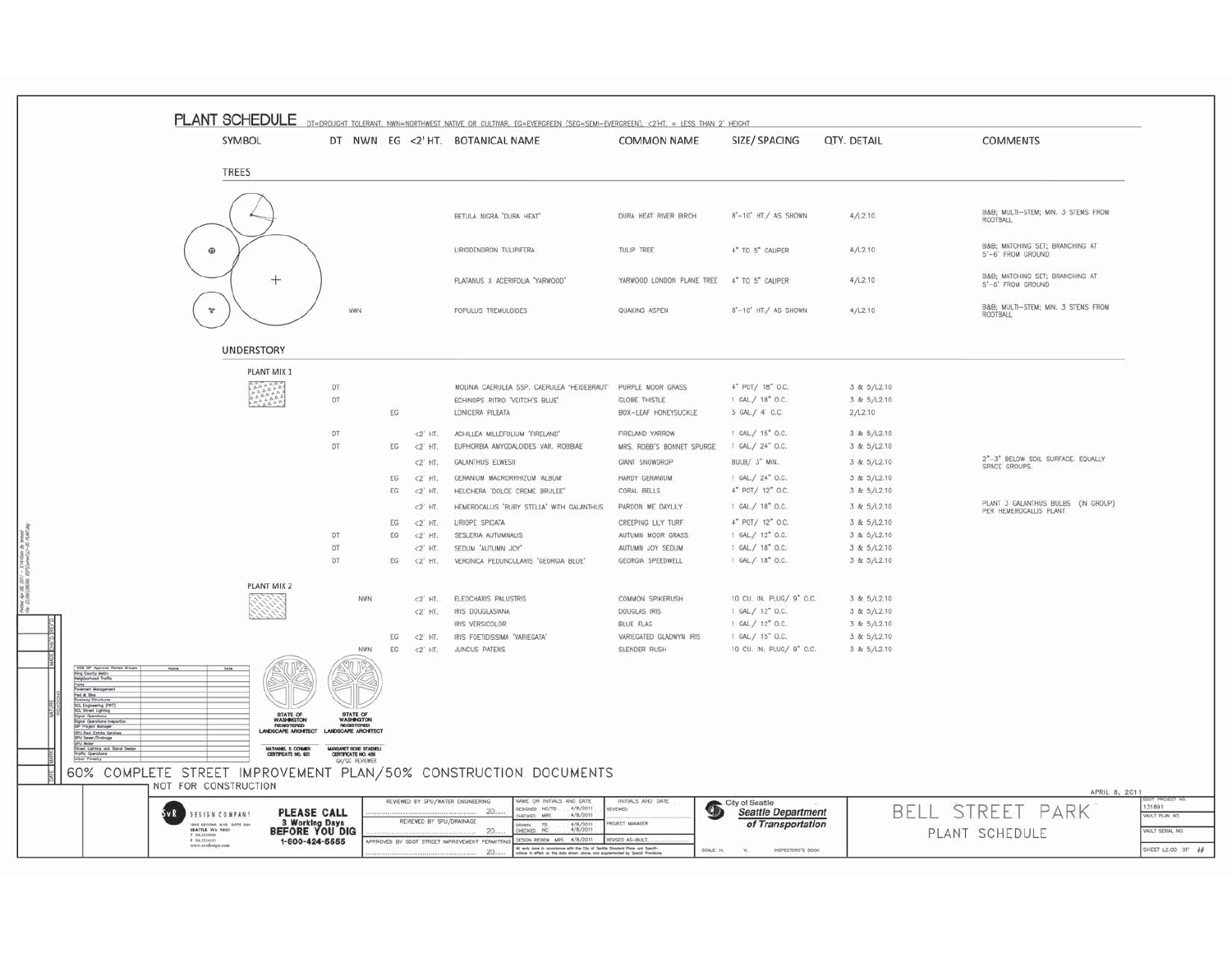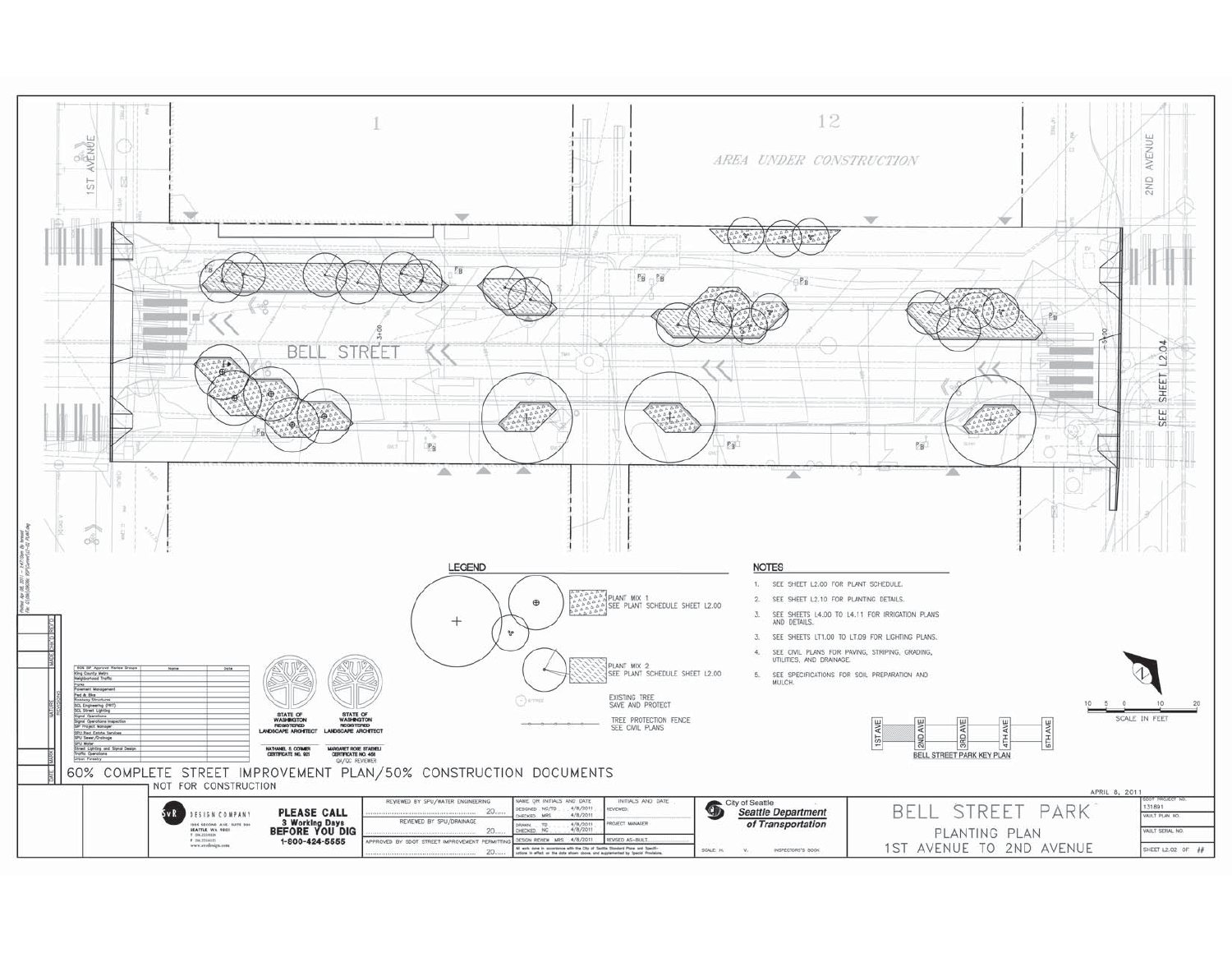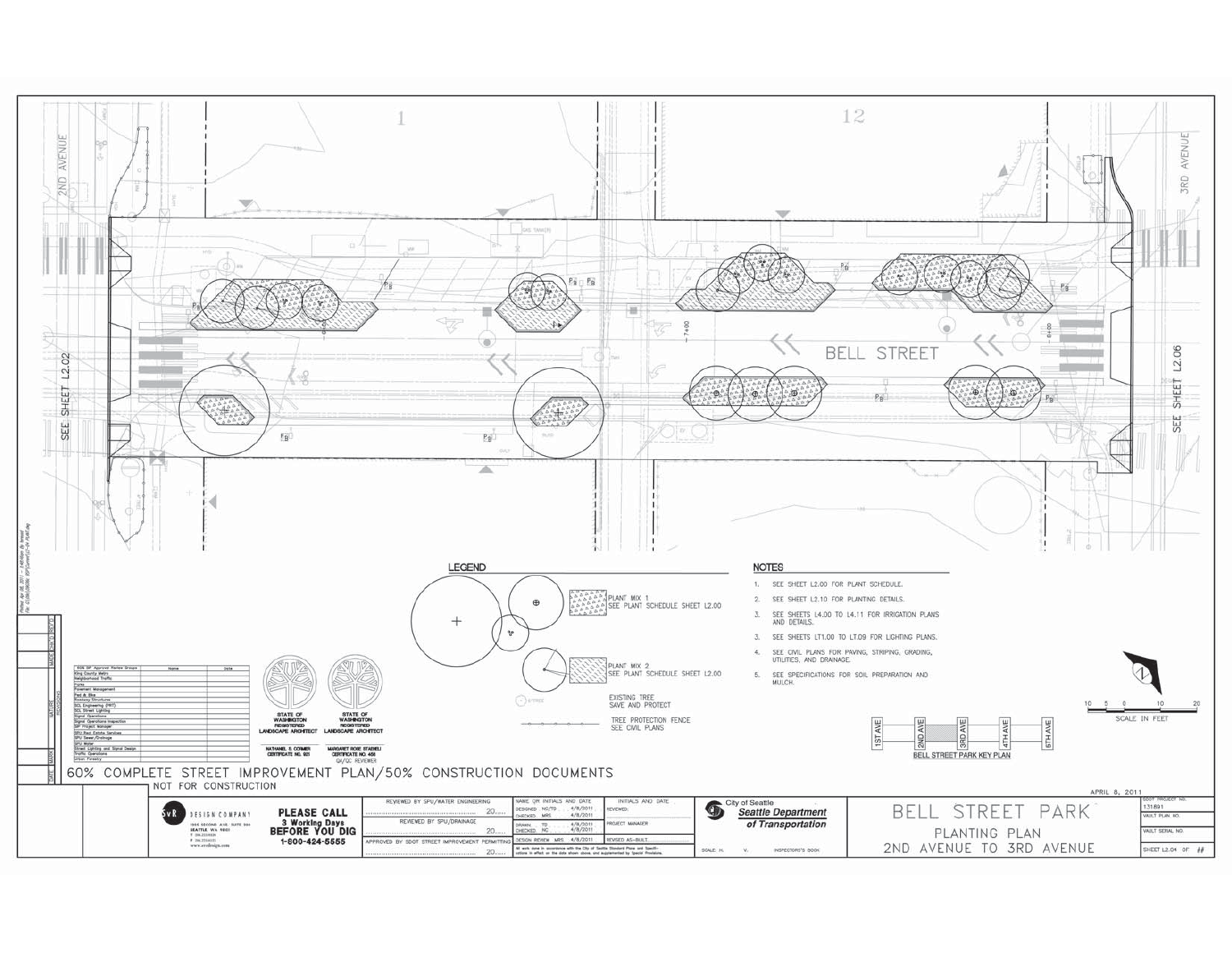